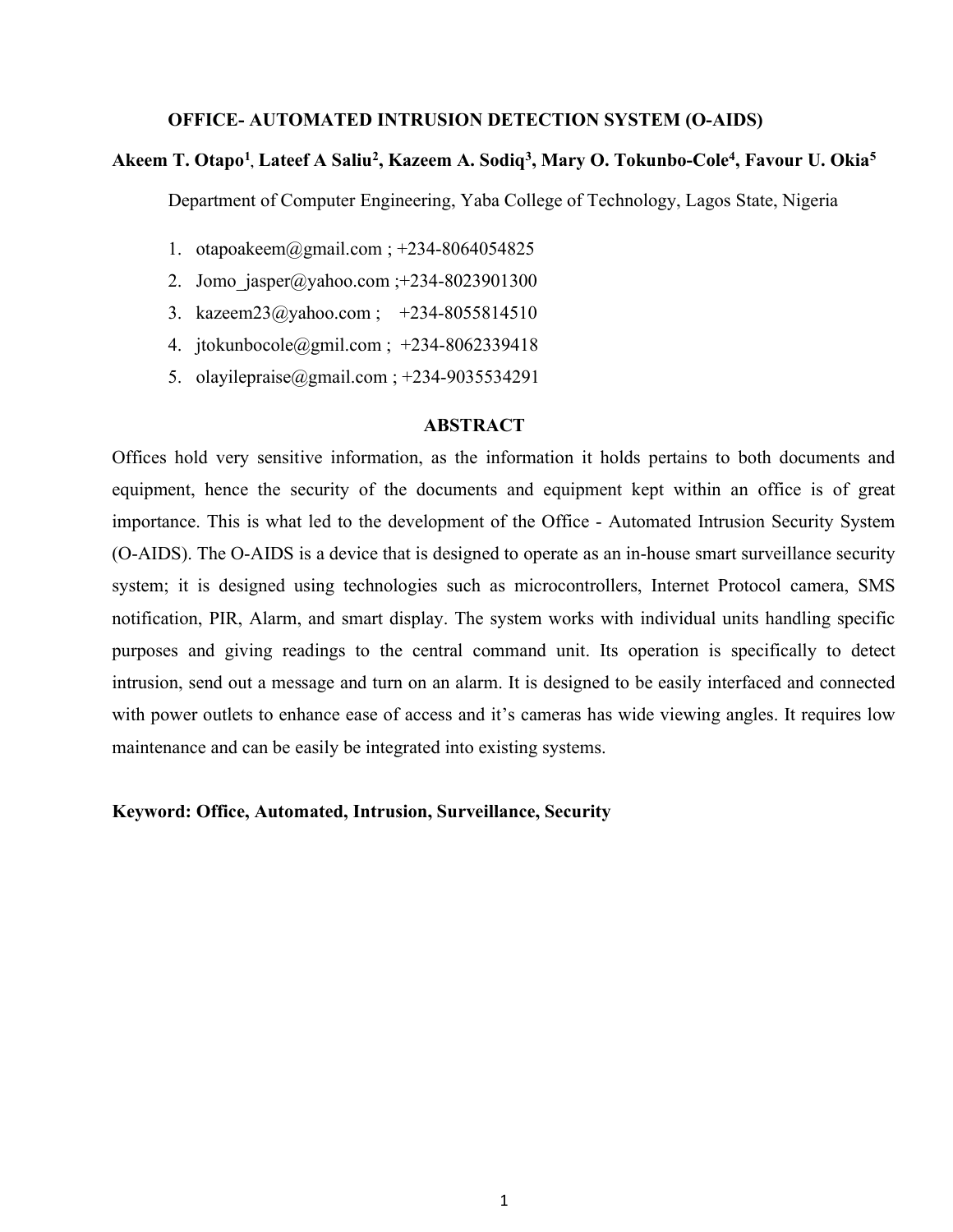### 1.Introduction

 The aftermath of the World War 1, ushered in an increase in crime rate. This occurrence gave rise to the emergence of safety organizations, among which there was a system of monitoring, then called "door shakers", their service was as straight forward as their name, and they would shake the doors of the subscribers at night. The idea of subscription to safety organizations was encouraged by insurance companies as they gave discounts to owners with existing security subscription plans (alarm.org,2018).

In today's world, the service of home security has greatly advanced owing to the ever increasing application of technological solutions to the daily need of people. We now have sophisticated gadgets designed for monitoring various events, such as temperature change, break-ins, light intensity, water temperature, water level, metal detector etc. All this has led to a current change in the design of home security now addressed as home automation (alarm.org,2018).

Video surveillance is a technology that has been integrated into our everyday routine, since 1970s, video surveillance with cassette tape, was an innovation to the concept of video surveillance (Bob- Mesnik, 2006), fast forwarded to today where we have sophisticated camera recorders, and storage drivers ranging from 100 of megabytes to Terabytes.. The concept of IP camera, has taken video surveillance to a whole new level, giving users the ability to see things through the camera lens, irrespective of the users location, the IP camera are now designed with an inbuilt motion sensor, which automatically uploads video (live stream) of the environment.The level of development in this field of technology has been exponential (alarm.org,2018).

Automated video surveillance system is a technology that stores video of events which can later be reviewed for investigative or other purposes. This technology coupled with an automated alarm system, designed to work upon the system detecting an intrusion in a given space, gives birth to a holistic automated smart security system.

Office Automated Intrusion Detection System (O-AIDS) is an office visitor database and an intrusion detection system, geared at reducing if not entirely eliminating and proffering solutions to break in and theft, by the application of an automated system, capable of detecting an intrusion, sending an automated message with a link to a live feed of the incident to a predefined set of numbers, takes a picture of the intruder, and sounds an alarm to ward of the intruder.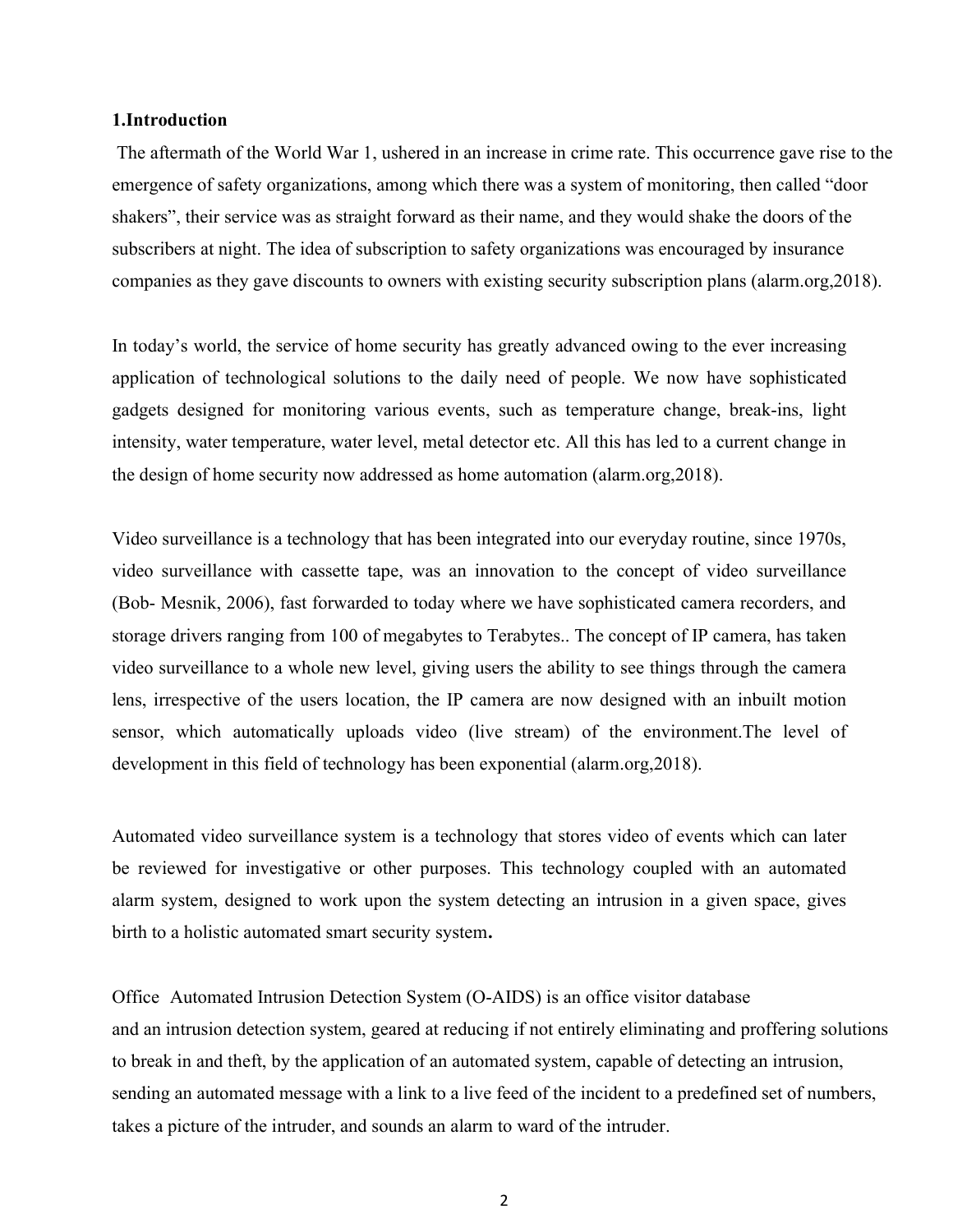After close consideration of the already existing methods of automated video security, their effectiveness and lapses, we came up with the design of the Office Automated Intrusion Detection System (O-AIDS), that will be able to detect intrusion, take a picture of the intruder, establish a live streaming of the break-in, alert the pre-configured numbers and sound an alarm to create awareness in the case of a break-in. The Office Automated Intrusion Detection System (O-AIDS) is capable of covering lapses in the previous edition or design of home security systems, to lay more emphasis; Edwin Holmes – burglar alarm system, could only sound an alarm, when an intruder was detected. The CCTV only records the events without any method of notification. IP camera gives live streaming of events but cannot draw the attention of the subscriber if he/she is not online.

Presently in the some of the campuses in Nigeria there have been cases of property vandalism and break-ins and forceful entry into Offices. In some cases also , theft and burgled offices are recorded.In a bid to tackle these cases,there is a little impact of security forces in times of need due to little or no information i.e intelligence, some of the security men in the campuses either do not have technical know-how of some sophisticated security technologies or lack appropriate methods to use them, also there is little or no automation in essential daily routines to secure the Offices.This paper therefore present an Office-Automated Intrusion Security System (O-AIDS).The O-AIDS is a device that is designed to operate as an in-house smart surveillance security system.

#### 2. Review of Related Works

### 2.1 Video Surveillance

The concept of video surveillance is not alien to us, as it has been in existence since the 1980s, a detailed look into this method of security would show its strength and its weakness. A common and prevalent case of video surveillance in our community is the use of Closed Circuit Television (CCTV), this is one of the most applied technological security measures, as it has proven to be effective in deterring criminal events. Below is a critical review on video surveillance system. Surveillance has been embedded into our routine security measures, owing to the function it plays in quality security measures, it has been operational from the time of the Athenian Agora

3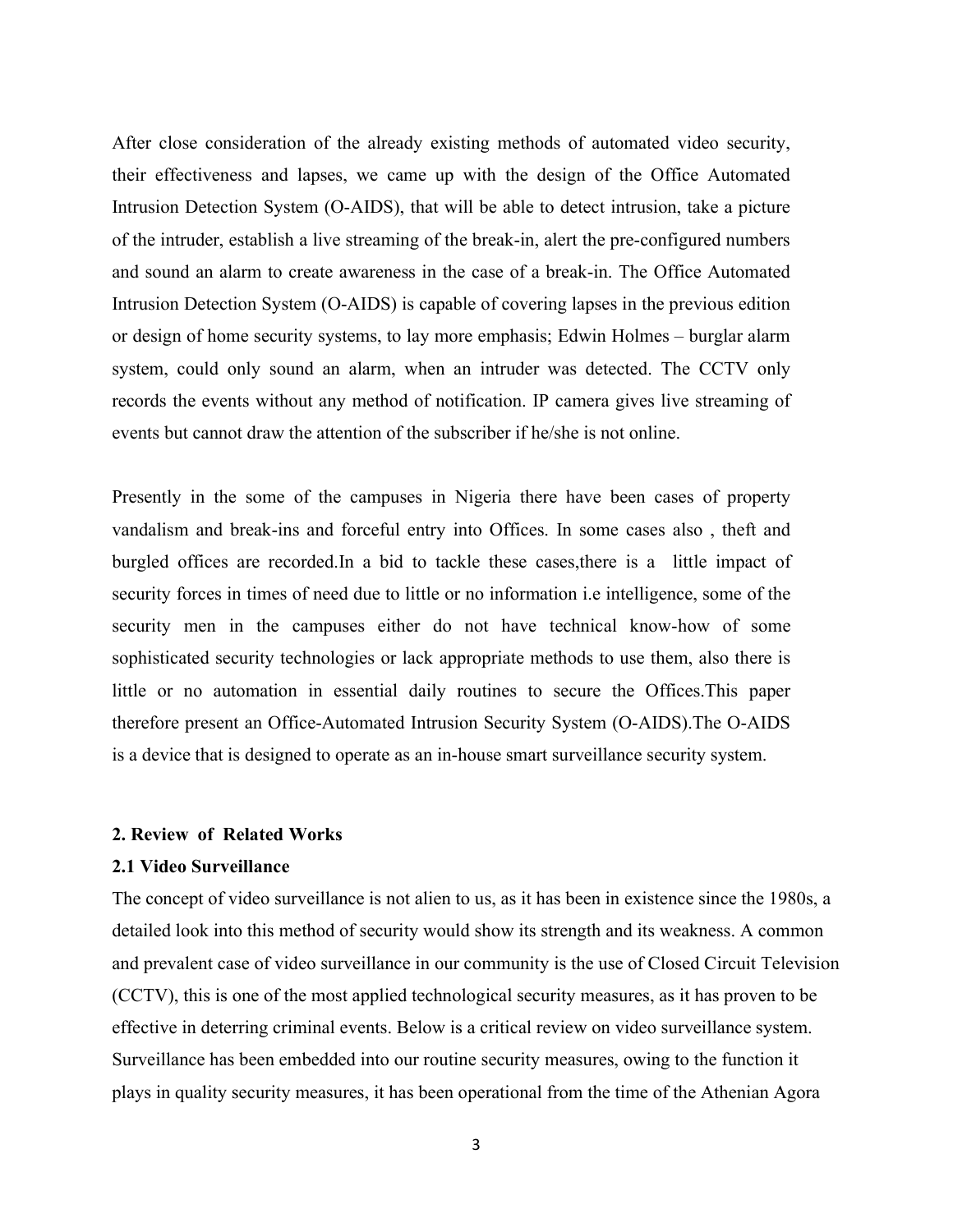and the Roman forum (Sennett, 1990). In current times surveillance has come to be a central forum (Sennett, 1990), and a feature of contemporary society (Lyon, 2001).The additional features offered by modern day surveillance system, capable of saving and retrieving data of real time happenings. This has led to speedy investigation of break-ins and criminal incidents, and has actively led to the conviction of many criminals.(Norris and Armstrong, 1997). The evolution in technology has not left security systems behind, with the advent of the accident detection, indoor and outdoor monitoring, traffic monitoring, elder care, traffic and controlling analysis, airborne traffic management, traffic monitoring , maritime traffic control, counting moving object (pedestrians, vehicles), understanding of human behavior, activity analysis identification, motion detection , tracking and classification (Fereshteh Falah Chamasemani and Lilly Suriani Affendey l, 2013).

Due to the availability , development and low price of sensors and processors, the demand for the applications for the support indoor and outdoor environments(such as train station, parking lots, shopping mall etc).There is multidisciplinary nature of the research in video surveillance systems, it involves embedded computing,pattern recognition, image analyzing and processing, signal processing and communication.(Fereshteh Falah Chamasemani an Lilly Suriani Affendey l, 2013).

The underlining factor between the first and second generation of surveillance is the drastic reduction in the need for man power (human eye) to review the recorded video. While in the second generation systems the surveillance system is capable of identifying possible threats and events that can be potentially harmful. (Ray Surette, 2005).

#### 2.2 IP Camera Surveillance

IP camera are an offshoot from the earlier video technology, the very first form of video camera was an analog operated technology, it was used to record real life happenings and the recordings was saved on tapes. It was applied in the early stage of video surveillance, where the recordings would be replayed to properly discern what happened in an event, by watching the whole video. This early video had a lot of drawbacks, it required a person to constantly change the tapes, when it got full, the quality of the video was poor, it did not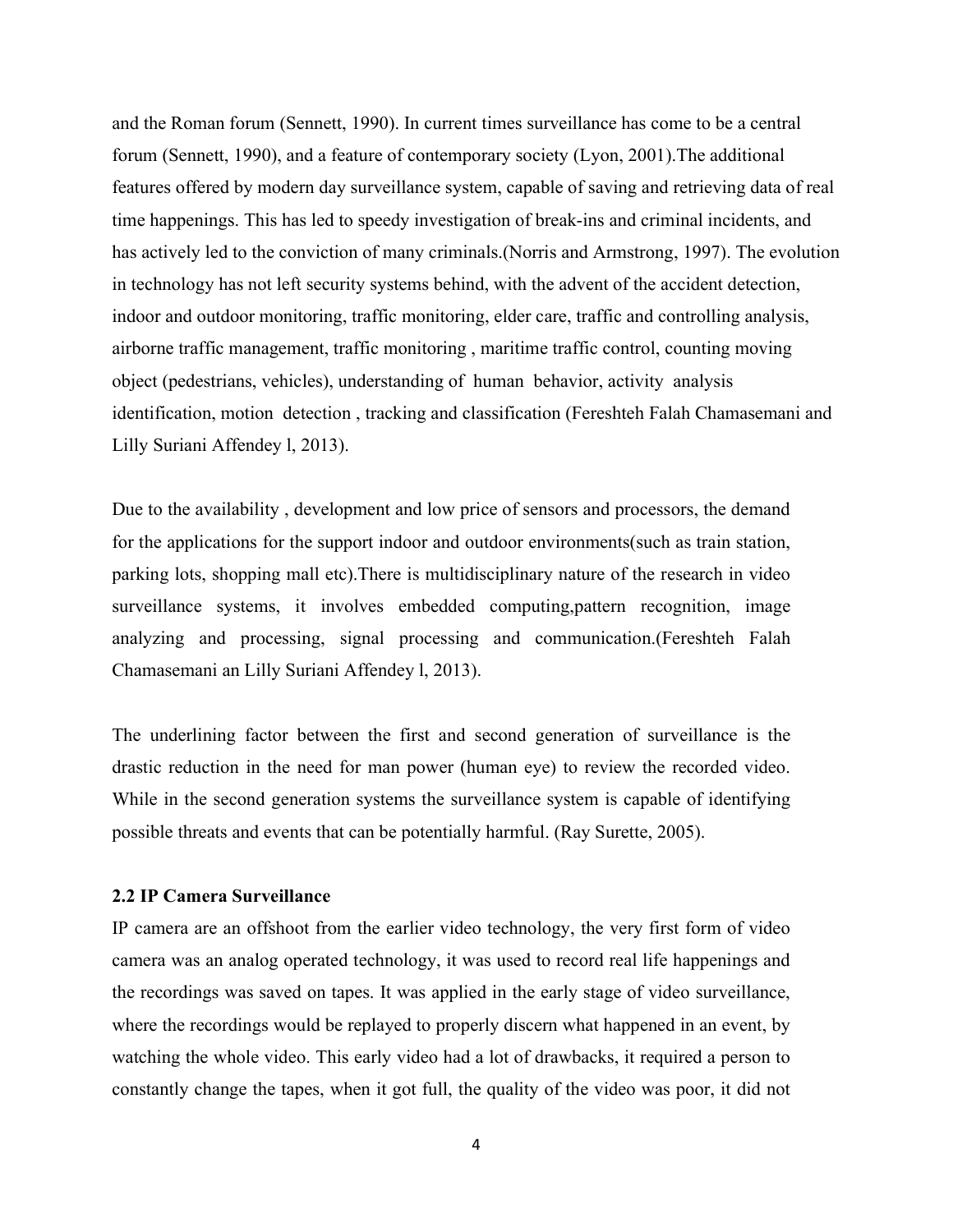support the remote feature which is now used in the security industry, and lastly it did not have the ability to inform the owners when an event was ongoing. (Essays, Uk, 2018)

The internet opened up new ways to effectively utilize technology for better security systems, the local area network revolutionized the field of the video surveillance (Essays, Uk,2018), thanks to the internet the traditional Closed Circuit Television(CCTV) can now be replaced by IP cameras, which have the additional digital features of zooming, higher picture quality, get particular scenes of events, and has a lot of add on feature that can be used to get the best of video surveillance security, and with the advent of machine learning, and artificial intelligence, IP cameras can now be armed with facial recognition, and event detection, hence the level of human interference is greatly reduced. (Essays, Uk, 2018). The IP camera surveillance systems has it's pros and cons, below are a few of its features outlined to buttress their strengths and weakness.

#### 2.3 SMS System of Home Automation

Alheraish A. proposes a work on home automation system using Short Message Service (SMS). The system allows legitimate users to change passkey for control and door lights in the home ,and detects illegal intrusions at home and. Illegal intrusion in home can be identified through proper monitoring of state of home door, which is done using infrared sensor and Light Emitting Diode The passkey can be any 4 digits which can be set using SMS from mobile number of registered user. or using keypad. A user can handle control of lights in their home using SMS remotely ,lights in different rooms can be turned on randomly at time intervals, impression that home is occupied can be given, which might not be true.(Arun Jose, Reza Malekian, 2015).

The work of M.S.H Khiyal et al. proposes an SMS-based home security system called SMS-based wireless Home Appliance Control System (HACS). In their work, a homeowner can control their home using SMS messages from a preset registered mobile number. If the SMS is not from a legitimate mobile number, the system ignores the message. In the case of an intrusion, the appliance control subsystem and security subsystem in the proposed system informs the owner through SMS. (Arun Jose , Reza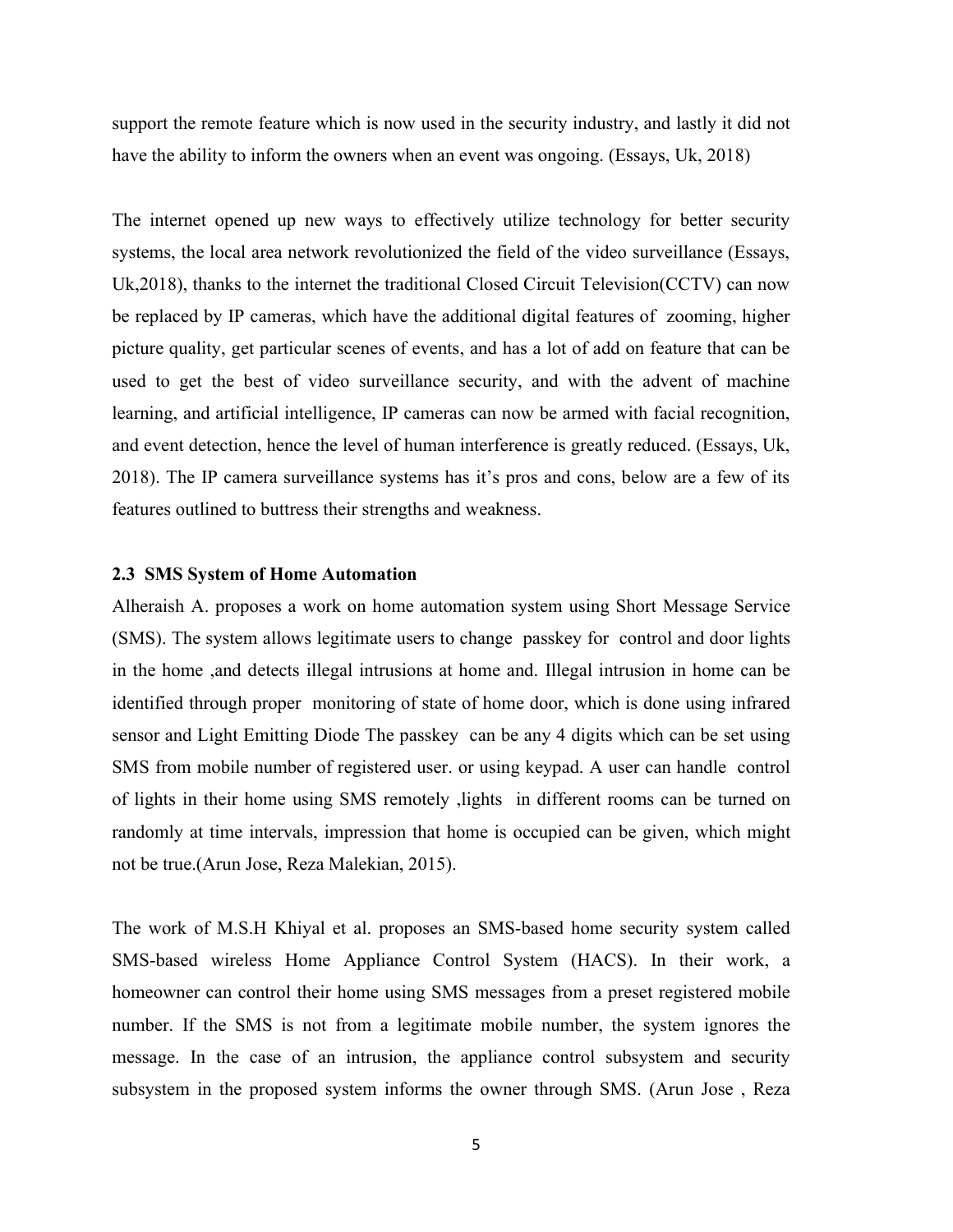Malekian, 2015).

#### 3. Methodology

This involves modeling , simulation and construction. The components used in the construction of the Office Automated Intrusion Detection System (O-AIDS) include Arduino Mega microcontroller,Arduino Uno microcontroller ,Passive Infrared sensor ,Alarm buzzer , Keypad module , Liquid Crystal Display (LCD) , Camera module Push button , Resistor ,Toggle switch, Jumper wire , Light Emitting Diode (LED) , IP camera Relay module, GSM module , Cat5 cable and SD card module.After the construction, the system was simulated using Proteus Simulator.The model of the system is presented using block diagram in Figure 1.The brief illustration and description of the components is presented in Figure 2. The schematic diagram of the system is also presented in figure 3. The Simulation set up of O-AIDS is in presented in figure 4 using Proteus Simulator.

#### 3.1 Block Diagram



Figure 1: Block Diagram of the Model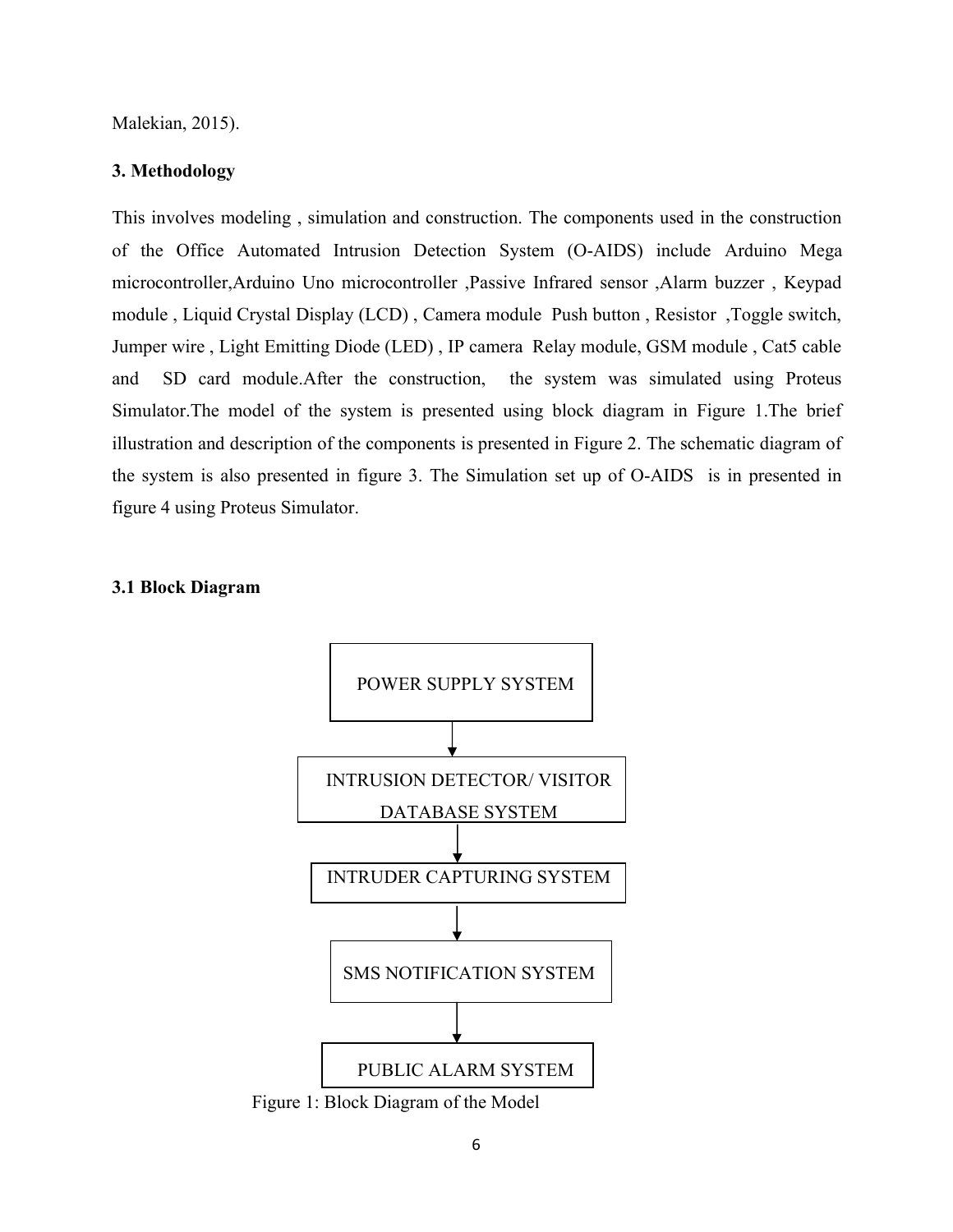The breakdown of the model is as shown in Figure 1 above. The model comprises of subcomponents as follows; Power Supply System, Intrusion Detector/Visitor Database System, Intruder Capturing System, SMS Notification System and Public Alarm System.



Figure 2: Components of O-AIDS System

The power system is a dc supply unit which provides power to all the modules, the intrusion detection system/visitor database system, keeps track of anyone who comes to visit, and if there is a break in, it kick starts the intruder capturing protocol. This is done by the camera to take a photo- shoot of the intruder, the system sends an SMS to the preconfigured numbers and turns on an alarm to ward of the intruder.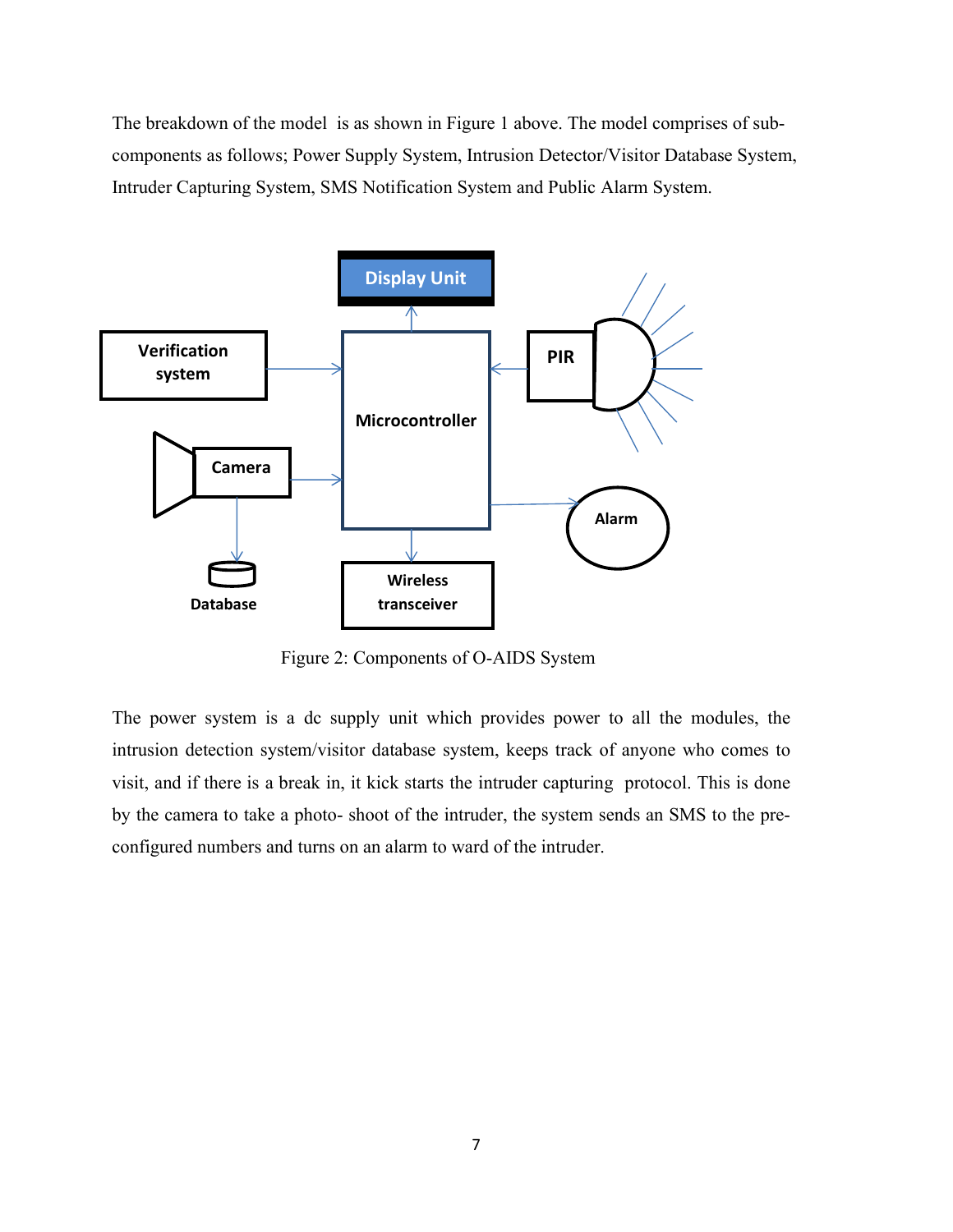# 3.3 SCHEMATIC DIAGRAM OF THE O-AIDS



Figure 3: Schematic Diagram of O-AIDS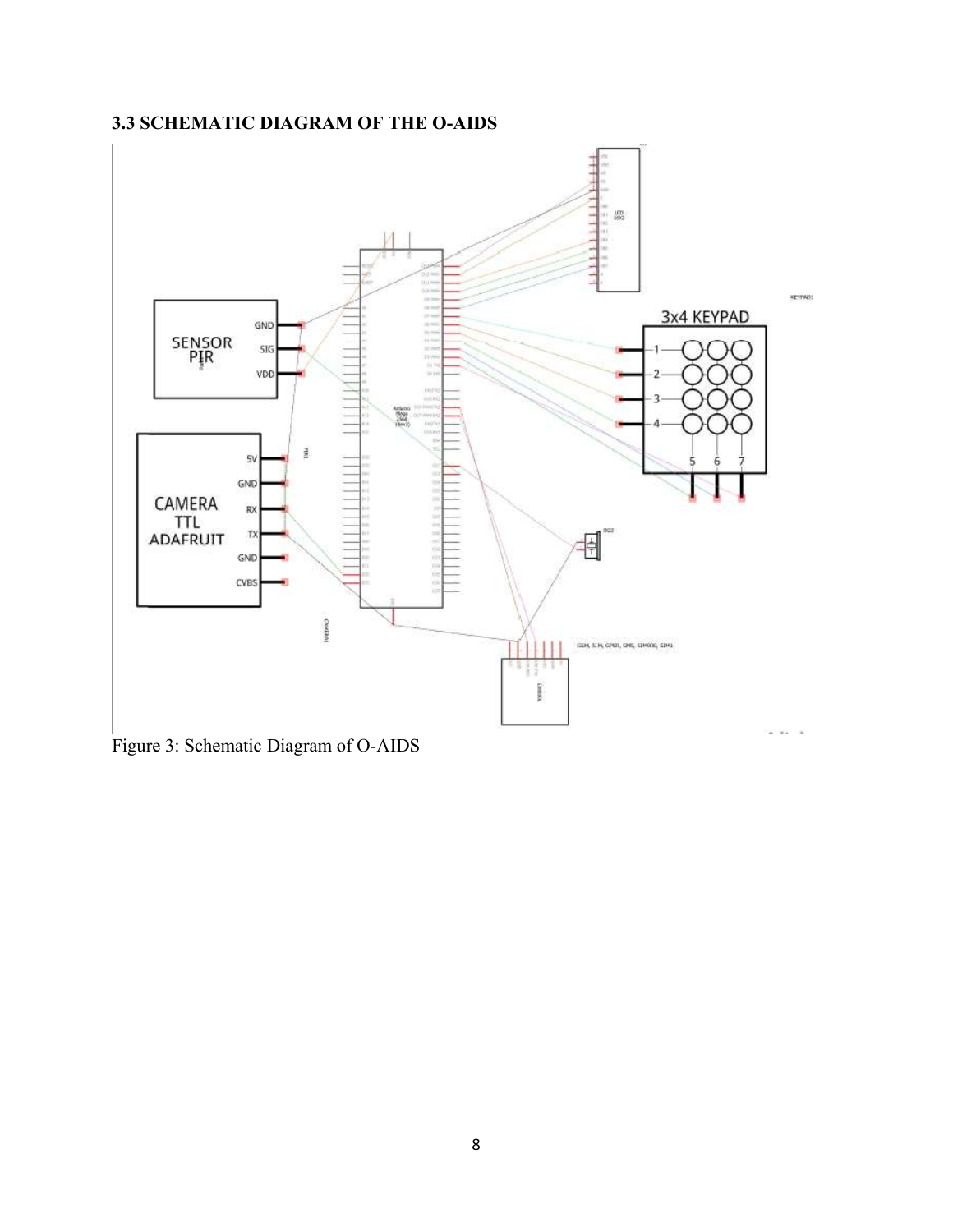# 3.4 SIMULATION OF THE CIRCUIT USING PROTEUS



Figure 4: Simulation of O-AIDS Using Proteus Simulator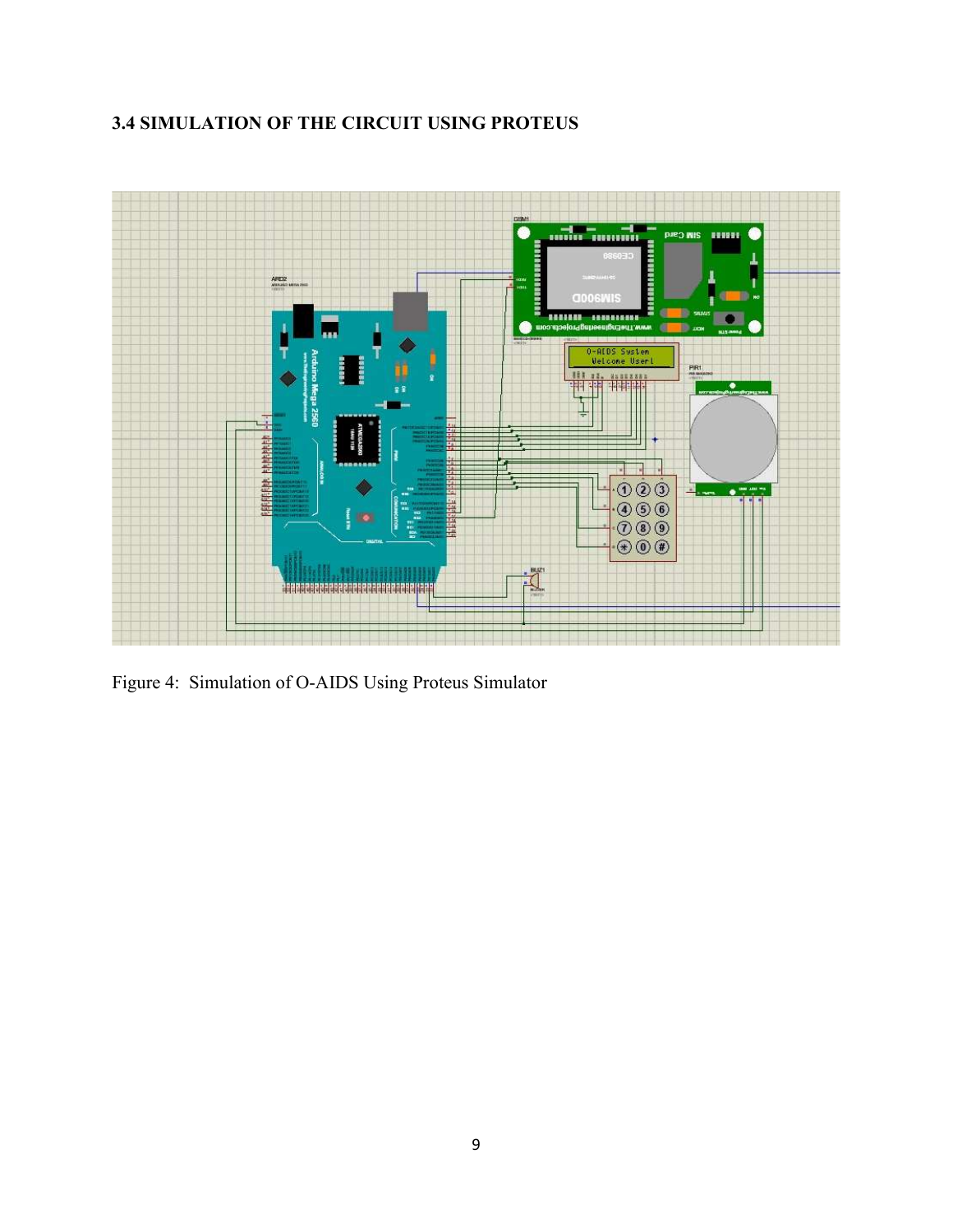#### 4.1 System Testing and Capability

The design of O-AIDS exhibits some of the following capabilities; validation of passkey, detection of a human presence in a room, successfully transmit GSM messages to the preconfigured numbers, online video transmission upon human detection, taking a picture of the intruder and saving it on a detachable SD-card, activation of alarm when an intruder is detected and transmission of live coverage of the intruder.

The O-AIDS operation is according to its specifications, the system is capable of identifying its operator, through successful validation of the passkey, the device can successfully detect an intruder which is done only when the system has been set to lock mode, its capable of informing preset numbers of the break-in while, taking pictures of the intruder and transmitting live video of the incident, and finally turning on an alarm to deter the intruder. With this functionalities of the O-AIDS, it can be applied as an efficient and quality Office security device.

This device is an improvement to the already existing technology 'Closed Circuit Television (CCTV)' as it does not just record happenings, but it is capable of intelligently coordinating hardware to act as a self-aware system.

#### 4.2 Advantages of Office Automated Intrusion Detection System (O -AIDS)

- i. The following are some of the advantages of O-AIDS;
- ii. An Efficient Intrusion Detection System:The application of PIR sensor, detecting the
	- a. intruder is not a thing of worry, since the PIR sensor is used to detect heat frequency disposed by the intruder to sense the person's presence and convey the message to the Arduino board which in turn triggers the security system.
- iii. Adds Safety Through the Use of Efficient Electronic Component: Advantage is added safety for the subscriber and their valuables. The use of electronic components, leaves out most human errors, this also helps increase the safety and security of your premises.
- iv. Brings Criminals to Book Through Culprit Identification: With the use of the surveillance camera, the intruder's image would be caught thereby leading to a faster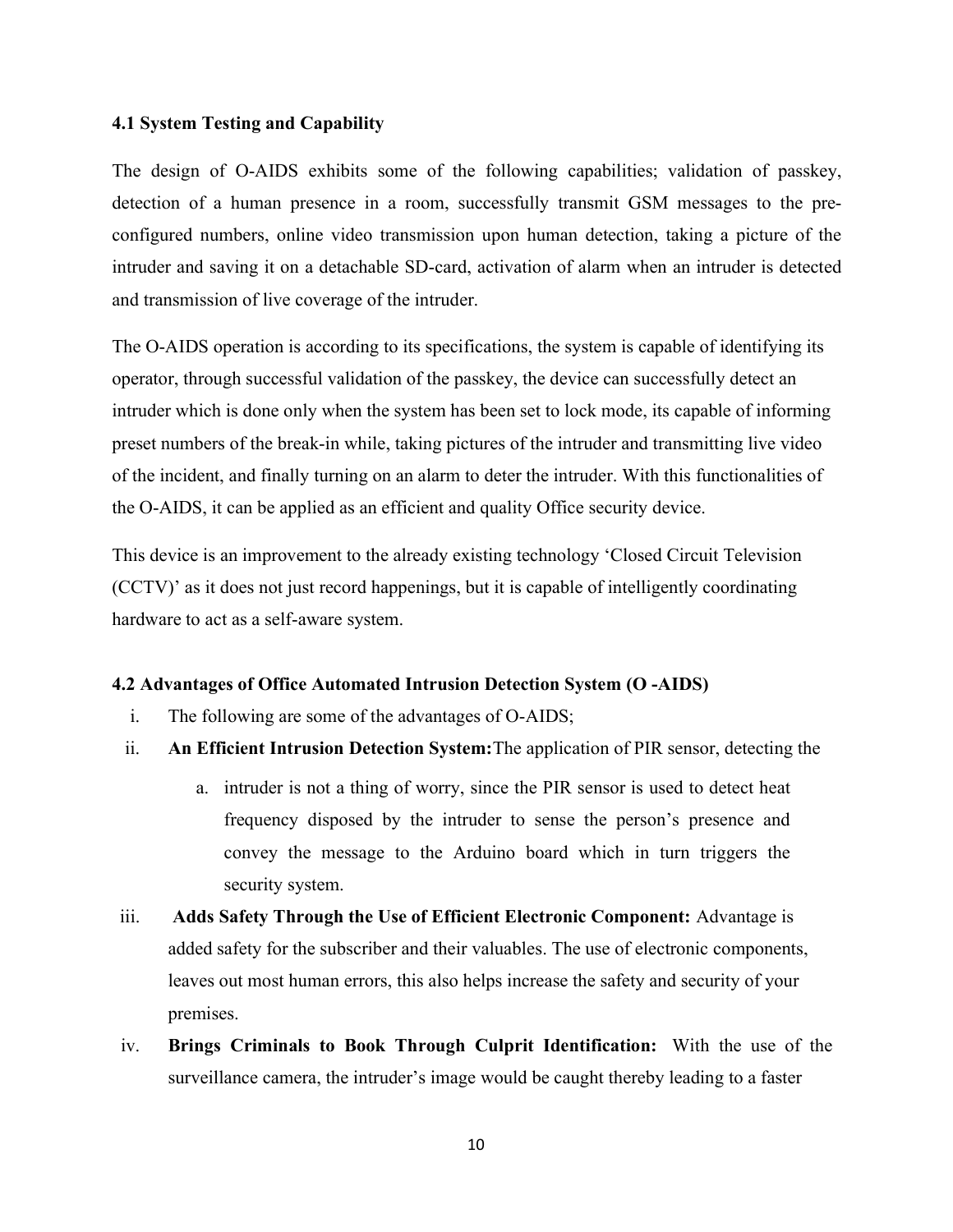apprehension of the culprit and rules out the chance of accusing the wrong person for an incident.

- v. Contributes to Economy: Simply put, you are contributing to the economy when you purchase and utilize an Office Automated Intrusion Detection System (O-AIDS). It encourages local invention and innovation.
- vi. Sense of Security: Perhaps this benefit will not apply to everyone, but for those who live in troubled neighborhood, the use of the Automated Intrusion Detection System (AIDS) would give them ease of mind, knowing that they would be alerted if there was an intrusion and the security agencies, neighbors would also be alerted about the intrusion.
- vii. Enhanced Secured: The Office Automated Intrusion Detection System (O-AIDS) is less prone to hacks and exploitation, the system is designed to be a one sided communication hence there is no room for external manipulation.
- viii. Easy Installation:The Office Automated Intrusion Detection System (O-AIDS) standalone setup makes it easy for installation both by professionals and nonprofessionals. Since the bulk of the project is made up of electronic components and not constructions, that means that it leaves room for great expansion.
	- ix. Flexibility and Mobility:Due to the design of the (O-AIDS) , it can be easily moved even after installation, to get better view of various angles, and to accommodate changes to the environment.
	- x. Easier Expansion: As the home structure change, the needs of the security structure changes as well. The home automated security system is very flexible therefore it gives room to accommodate enhancement, restructuring, add-ons etc.
	- xi. Reduces Excess Bandwidth Usage: This is achieved by the automated activation of the IP camera, only when an intrusion is detected, hence data usage is highly optimized.

## 5. Conclusion and Recommendation

It is evident from this design that offices can truly be secured with the application of the right technology, and that microcontrollers can be successfully implemented to handle complex works, with the purpose of actualizing a given purpose or goal.It is therefore recommended that the device is installed indoors, since its current design does not support harsh weather; for outdoor installation the device should be enclosed in an outdoor housing. In order to enable optimum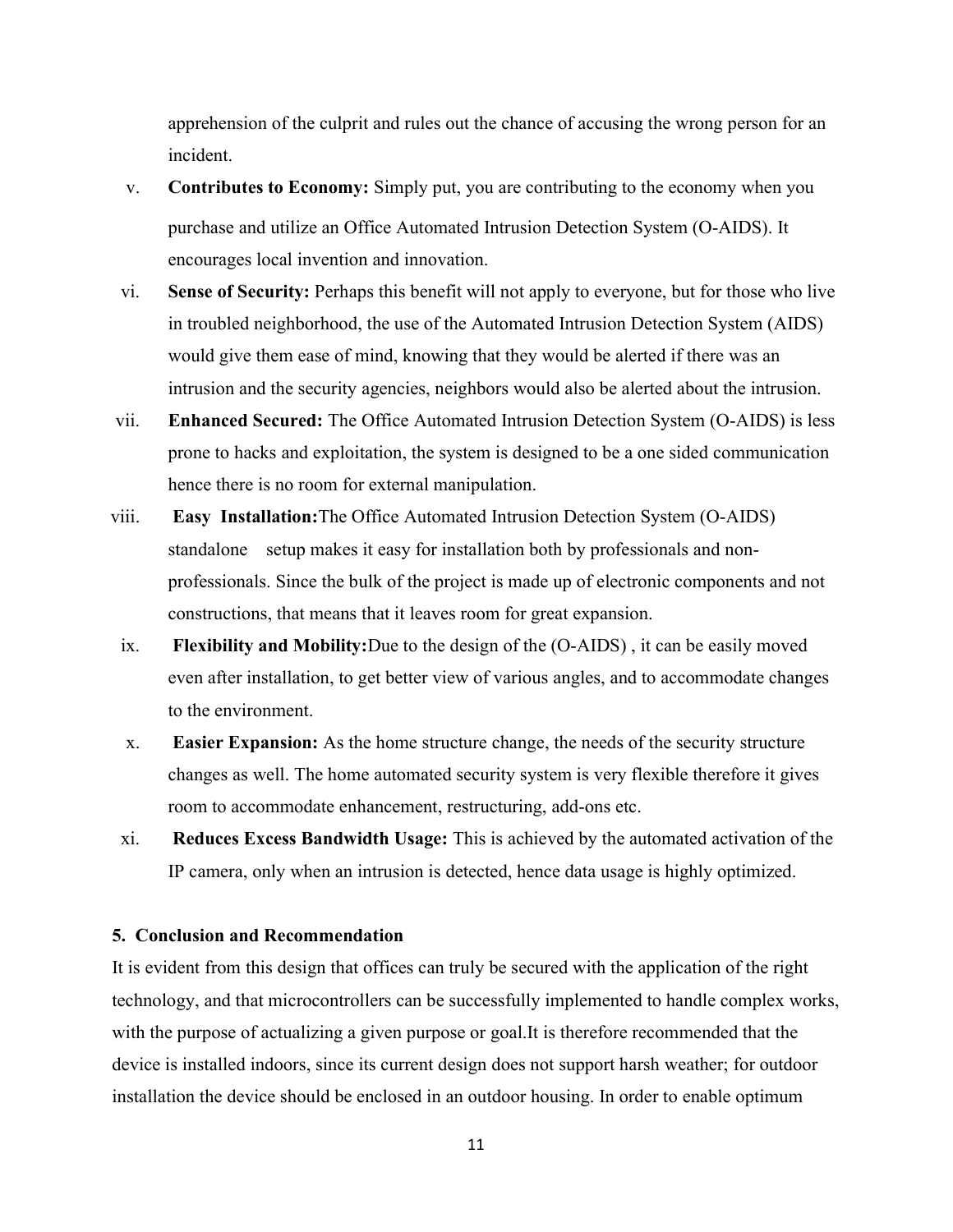performance, the device must be installed with a backup power supply, which would keep it running even when there is no power from the mains. The system being originally designed to operate in an office, have a provision for expansion. However, if the system is to be installed in a hall or large space, the number of PIR sensors and camera modules must be increased to adequately cover the new space.The system can be enhanced to record video of the intrusion, although to achieve that there would be additional hardware required.